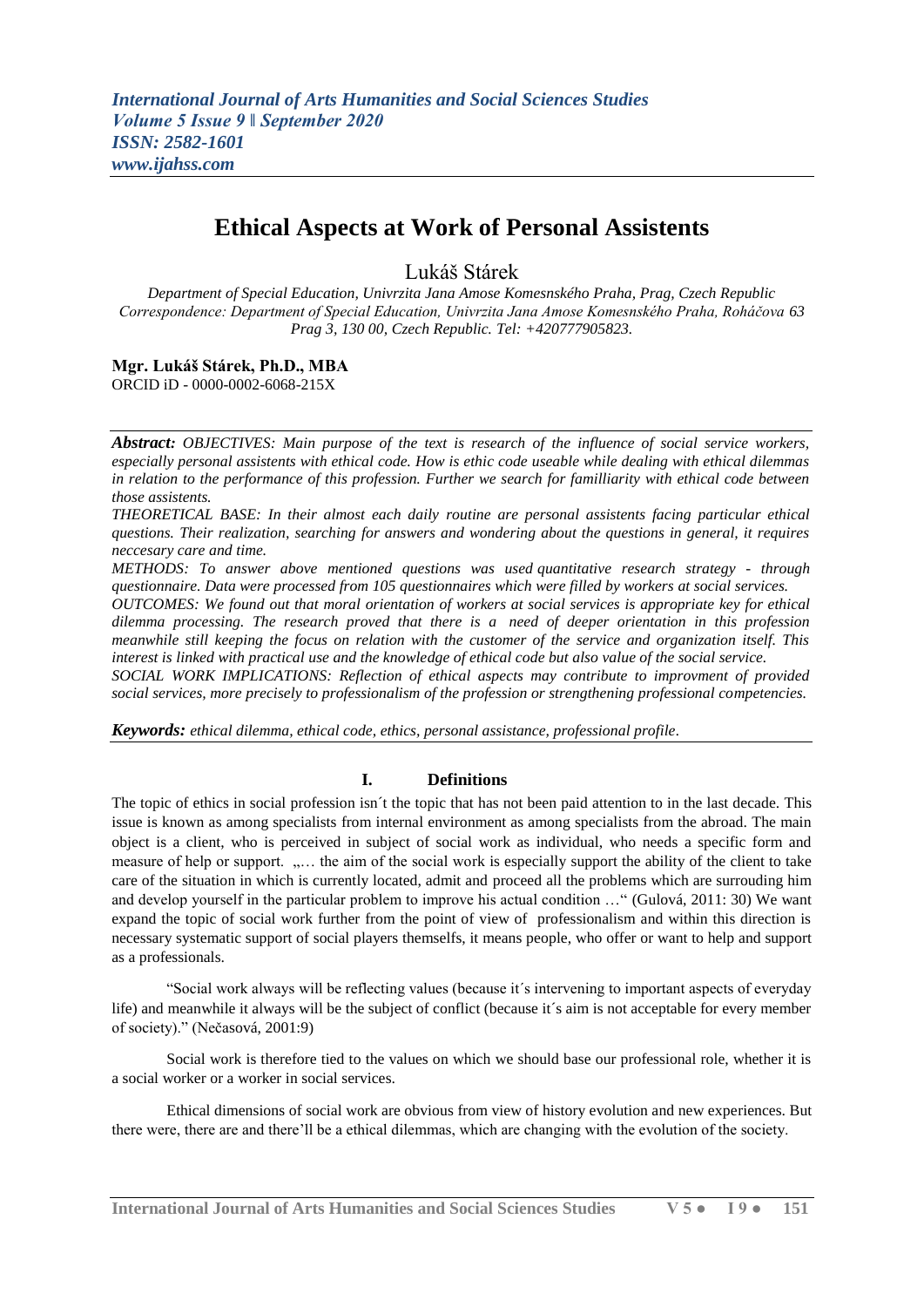We have to mention who is the main player of social work. In our case these are personal assistants who enter the profession role not only with certain knowledge, ability but mostly with their personality, which should be in interaction with ethical aspects of this profession.

Social services providers of personal assistant deal with important tasks related to the quality of care. For example – improving the qualities of provided services, dealing with ethical dilemmas, compliance with regulations and internal guidelines, increasing the responsibility of personal assistants in relation to the performed activity. It is an evolution in social structure, which leads to signs of change of applicants of care and to change of demands of care. It is notably the increase number of seniors and retired people and the effort of providing optimal care for a people with any disability. In everyday work usually personal assistants are facing with particular ethical questions. Realizing questions like this and looking for answers require care and time. Time for reflection on own´s actions require amount of attention, which personal assistants "cannot afford". Importance of the ethic and its influence might be belittling this way.

User of social service as is personal assistance is a person, who enter contractual relation with provider of social service, whose job is to take care of actions which are mentioned below. Part of the provided service, as law num. 108/2006 set Social services (2006) is:

- Help of taking care of own person on daily basis (toilet, get dressed).
- Support and development of self-service.
- Help during hygiene, securing of food and household tasks (cleaning, luxation, washing, ironing).
- Educational and activation activities.
- Providing contact with society and its background (theatre, cinema).
- Help with law application, eligible interests and as companion during client's personal meetings (for example attendance to office).

Judging by service accounts, which offer personal assistance is obvious that group of users is varied. It means that user of the personal assistance can be basically every person with diverse kind of disadvantage who is willing to reach the highest level of independence. Among frequently users are seniors, people with any kind of disability, people with sensory handicap, people with mental handicap, people with chronic illness etc. We do prove the diversity of these users in research, where we´ve co-operated with organizations who had a different sort of users.

Law num. 108/2006 Set Social services (2006) define personal assistance as "social service happening in terrain which is providing to people who have a decreased independence due to age, chronic illness or disability, whose situation require a help of another physical person. The service can be offered without any time limitation (it means 24 hours per day  $-7$  days a week), in their natural social background and during actions which are necessary." Personal assistance goal is to keep the person´s integrity and secure worthy care and help "despite disability resulting from disability, old age and illness" as said mrs. Hrdá (1997:4)… "Important idea is this notion of paying respect to users dignity and life style. To reach this idea it is necessary for services to allow the user live at home by the way which is the closest to normal standard." Through personal assistance, social ties are maintained with the family and the environment and this action work as a prevention of social exclusion of users. Personal assistance can be combined with another service, such as sheltered housing or home health care, depending on the user's needs.

With regard to the researched goal, it is necessary to focus on the professional profile of a personal assistant. This focus is intended primarily to discuss the responsibility for quality care, then to focus on professional attitudes and values. The professional relationship and responsibility in providing quality care is closely related to the ethical behavior and actions of a personal assistant. Organization - the provider of social services delegates a specific relationship - the relationship of care with the user- to a specific professional - in our case to a personal assistant. However, the responsibility of the institution / provider for quality care does not end here. The organization is still supposed to support the work of the employee.

The joint responsibility for team care implies the definition of the role of the employee and the institution. This can be directly operationalized into specific measures that motivate the worker in his work: salary, job and administrative support. The institution is content-friendly, that is, it has its own responsibility for the content commitment, and this is recognized in its policy. This results not only in ensuring quality care for users of social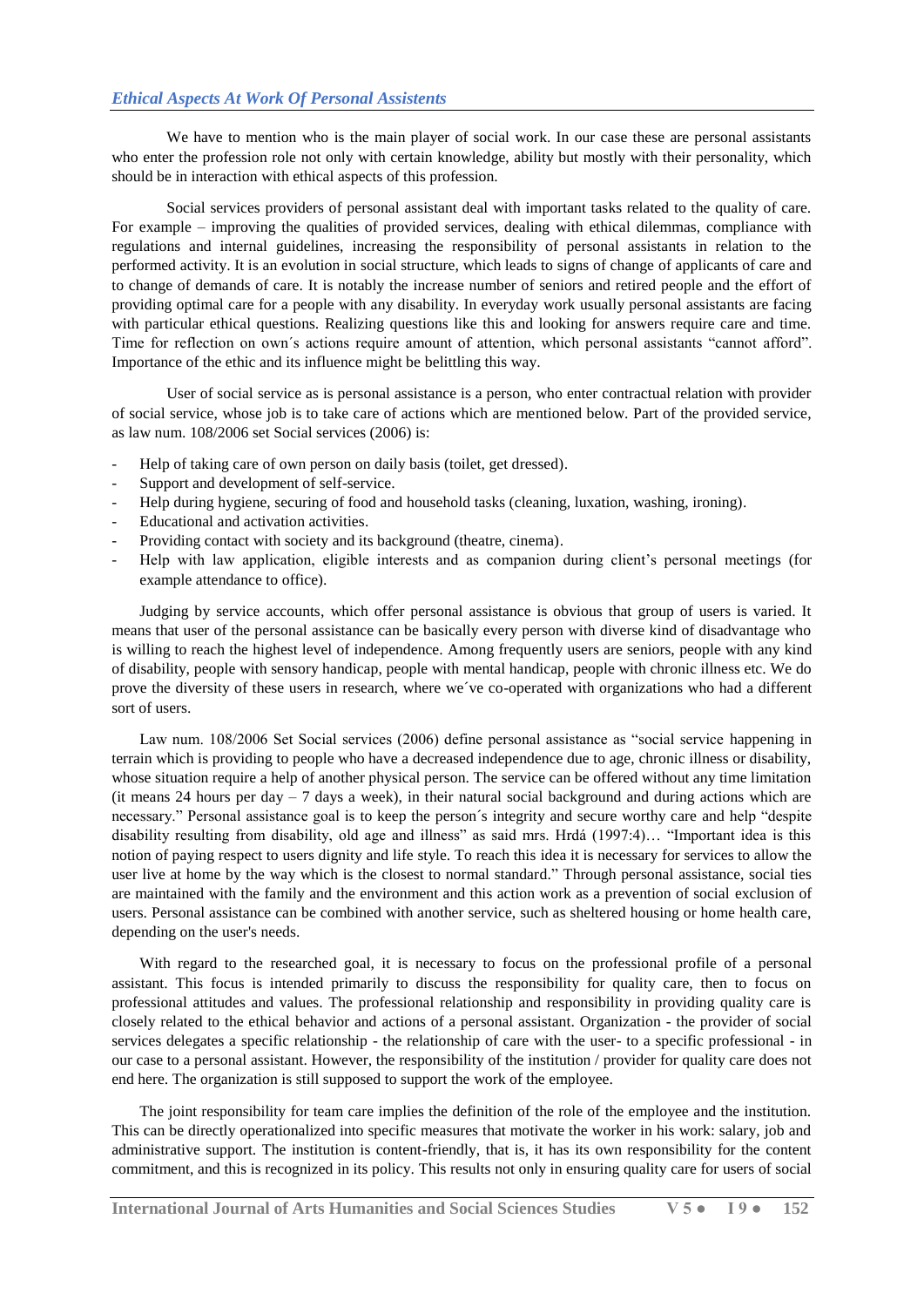services, but also in ensuring the institution's care for the employee. Only in this connection can shared responsibility take the right shape. Quality care and support from the organization provide for the employee good background for performing his direct work with the service user. (Laan van der, 1998) Such support requires time and quality – it means freeing the time introductory and working interviews, possibility of learning other types of mastery and further education.

This offer cannot be "non-binding" because the institution as a moral actor has to bear its own part of the responsibility for quality care. So the institution forms its own responsibility for quality care through the content management of employees. The starting point to provide quality care is the increasingly specified demand of the applicant for care. This requires a different way of thinking for helpers and carers, who judges the demand and try to adapt it for the applicant. We have to ask: "What kind of applicant is requiring my work and what really is his demand?" The development is also related to sufficient attention in solving mental problems for all users and to greater use of compensatory aids. Accepting the idea that the job is satisfying and brings a certain happiness and taking it as a life meaning is a guide to identifying with work and accepting this activity as your own. The character of the work by side with the personality of the individual and with social factors can positively influence the identification with the profession. Jurovský (1980) and Laan van der both agree about diverse job, feedback and opportunity of participation in decision-making makes it easier for the employee to identify. Values and expertise depend on personal and professional ethics. The professional ethics of workers in social services but also social workers, include above all the fact that they responsibly draw attention to moral inconsistencies when they are confronted with it. Professional attitude is based on the professional code, which is part of the professional standard. These attitudes are a summary of views on human and society behavior. It means that certain standards and values which are connected to work have to be maintained. An important element of professional attitude is still the requirement that the personal assistant should be able of his own actions, which will be tested in a relation assistant´s work performance. Generally valid professional attitude is getting this way a individual hue. This attitude is important in every situation and moment of care. Different situations of care-giving are taking a different demands on competencies that are related to the professional attitude. Also, may happen that the environment itself will delimit the actions. Personal assistants are increasingly finding themselves in situations where ethical issues play a role. Professions which are given by their value, require in addition to expertise and skills, also a relationship to the performance of the profession. Value character of the profession then require an ethical attitude. "We don't have to doubt, that relationship with the client in helping professions is essential part of the job." (Kopřiva, 2013:15) Profession values are usually unwritten. An exception is the gradually evolving codes of ethics and professionalism in which professional values are captured together with the characteristics that define the profession, especially in relation to users. By exercising a specific expertise, the employee also assumes the unwritten moral and legal responsibility that his actions and behavior will be in accordance with the professional code. Profession values symbolizes wide system, which is for more effectiveness of work in some organizations defined. (Kárníková, 1997)

Professional ethics exists within the general principles of civil morality. It means that personal assistant has to face with his own conscience, integrity and civil morality. The questions of ethics in practice are often very complex. It is important to pay attention to the moral content of the work, although it is a time-consuming task. Methodic work´s performance references to systematic way by which are performed tasks focused on user´s demands. The process of personal assistance is a common way of systematic, methodical and targeted action. Care, according to Haterd van de (2000), is provided through 4 steps:

- determination of care;
- planning;
- performance;
- care evaluation.

The process of personal assistance is not a static process, but a dynamic process. We constantly evaluate and observe at all stages of the process. With the obtained data the service becomes portable, verifiable and controllable. New information or unexpected findings might lead to a change of personal assistant´s attitude. Evaluation of the overall process may also lead to adjustment of provided care.

According to Mlčák are competencies defined as:

Communicative and social skills that appear in different situations.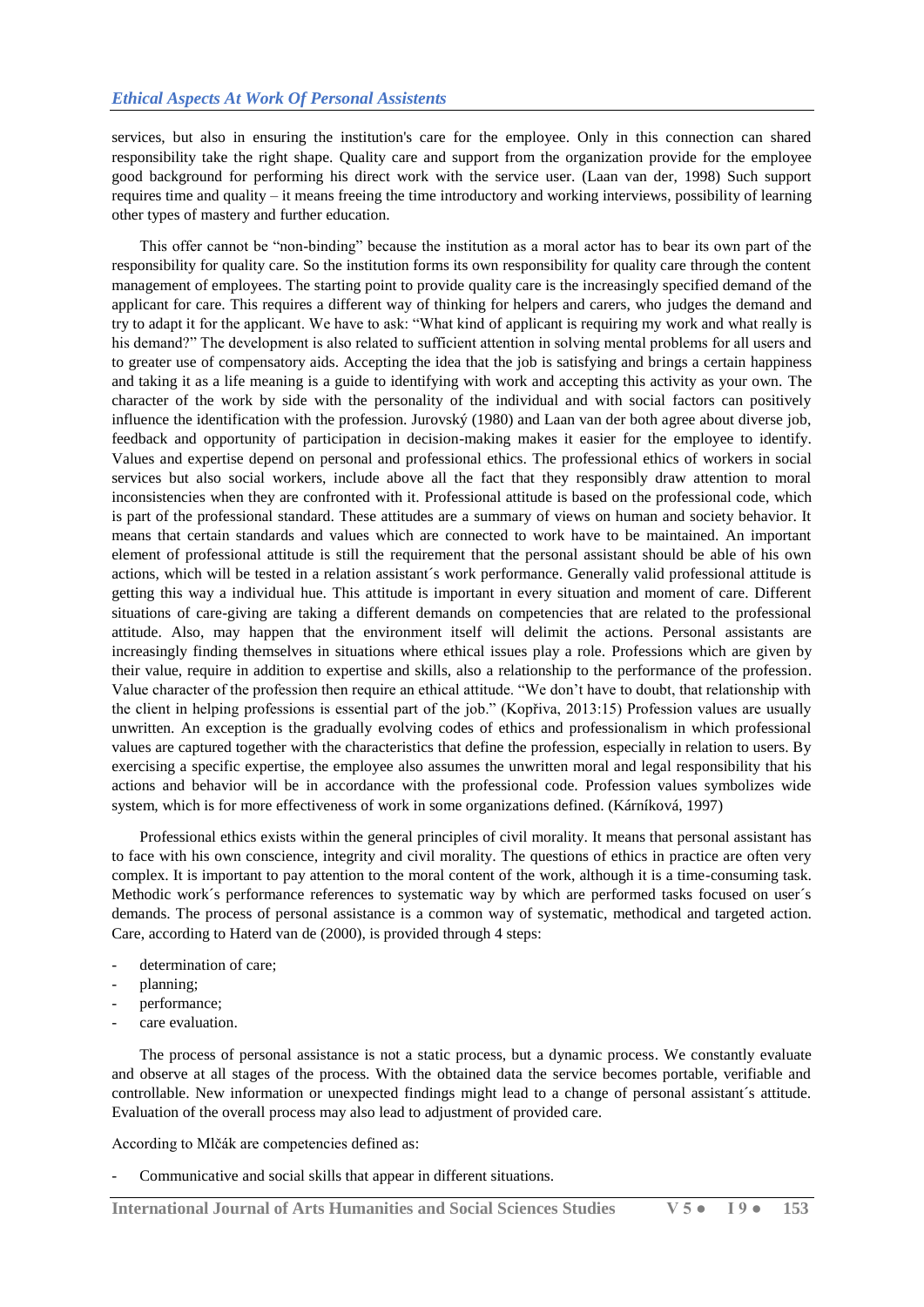- Respecting the user regardless of his social and economic status, life beliefs (attitudes), political beliefs, education, race, gender and age. However, we pay respect of the values and norms, wishes and habits as well as the feelings of the care applicant.
- We can enter the functional relationship with applicant, keep it or terminate the relationship.
- Be able to work with different types of interests, such as the interests of the applicant and the institution.
- The ability to take responsibility for own activities and the ability to defend own boundaries. Manage large workload and difficult work circumstances. Initiative in solving changes.
- Realize own values and norms. The skill of think of own behavior and experiences and be able to talk about it.

Practical competencies are a summary of what and how an employee does when work with a user. Practical competencies in this sense are described as: "Its nothing else then summary of the very obvious behavior of social worker (woman), who will work with client with interest while using the full range of possibilities, contacts and knowledge." (Havrdová, 1999:48) We can only add that it´s concerned not only about women but a men also as social workers.

Both, social work and ethics have the common issues. Ethics places a general claim that a person's actions should be in harmony with society. Social work as a professional discipline reflects the specific requirements of a socially shaped contract. "Both of these dimensions of ethics for social work are based on one so-called social ethos. Their conflict, let us understand the conflict between the general requirement for the quality of action and the requirement for the fulfillment of the social contract through the profession of social work, is at the heart of the problem, which also affects even the last social worker." (Fischer, 2008:9)If it is the ethics of social work as a profession and the ethics of a worker in social services/social worker as a professional, then it is possible to distinguish several levels in which ethics plays a role. Ethics of social work contains three elements. In the first place is the value on which is the job focused. It is the application of people in their social relationships. The social recognition of this value lies in the legitimization and determination of the goals of the profession. In the second place there are behavior rules for job performance, which are derived from the norms generally applicable in society. These norms are reflected in the Code of ethics of the society of social workers of the Czech Republic. In the third place we present area of problem solving and decision making. Social workers are of the opinion that applicants have their own responsibility for any kind of matters that concern them and for the decisions they have to make. But the realization of this own responsibility is always in the field of interests, (im)possibilities and needs. The opinions of the applicant and other participants in care, on what "should" be done in a given situation also play a role here. This gives all participants the opportunity to consider and evaluate the different values and norms that appear in decisions. The social worker /worker in social services points to facts that the user overlooks. In addition, the views of all participants - including the social worker the worker in social services - can be critically evaluated. This presupposes a confidential knowledge of the ethical component in people's daily activities. What is and what is not ethical for a worker in social services can in several cases be clarified within the social task of social work. The social task of social work creates a scope that provides meaning for professional behavior. This gives an understanding of social work and at the same time what users of social services and others may require. The worker achieves that people develop better in interaction with their enviroment, according to their own nature, needs and opinions. An illustration of the relationship between ethics and the task of social work may relate to the confidentiality and secrecy of information that a social worker receives from users. Social work understands itself as a profession of providing assistance, which includes a relationship based on trust. Therefore, it is no coincidence that confidentiality and secrecy play an important role in the professional code. In order to be morally acceptable, it is necessary to distinguish the following aspects that are crucial for mapping ethics and its acceptability:

- Values, norms, morality;
- Decision making problem solving;
- Profession ethic;
- Personality and opinions.

#### (Haterd van de et. al, 2000)

Focus on value orientation - value orientation means "a hierarchical system of values which is created during life and that reflects the real order of importance of values." (Průcha et al., 2009: 92) According to Tugendhat (1998) man is a being who according to his abilities, he can and wants to act responsibly in relation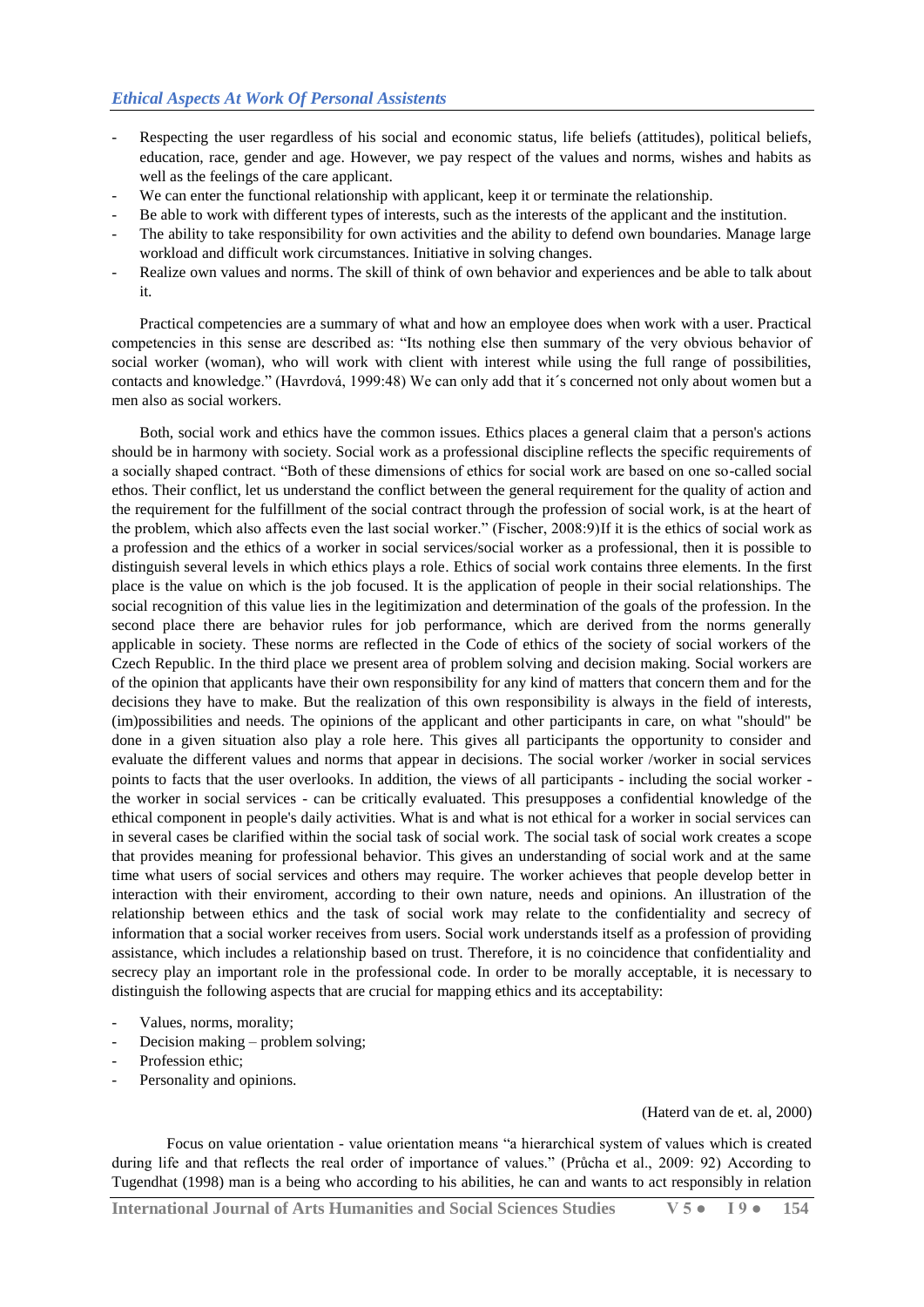to his enviroment. This view of man forms the basis of the value orientation of the social work profession. Sentence that "persons apply themselves together with others" shortly characterizes this orientation. Where people live together, there is the responsibility of one person for another, the shared responsibility of the whole for its members, and the responsibility of each member for the whole. However, where people live together, there are also disorders in their relationships. Some are overwhelmed by the situation in which they find themselves, while others are unable, for some reason, to provide what can reasonably be expected of them. But even the improvement of broken relationships is possible. The more complex a company becomes, the more is expected of participants in their interaction with others.

Value orientation (Homola, 1972) sets three basic requirements:

- The value orientation should be internally consistent with the whole personality of the individual. It should form a hierarchy according to the importance of individual values for individuals.
- The value orientation should be realistic and flexible, but at the same time it should remain relatively stable. Values in value orientation are practically applied in the world around us.
- The value orientation which someone live up to, should bring satisfaction to everyone. If it is part of an individual, it has a greater influence on the personality and is more complete.

The value level becomes law and legislation. By its nature, it is more a matter of adhering to the limits of our behavior. Legislation is the subject of social development, in which the occurrence of isolated non-standard situations also plays a role. The social sphere is closely linked to human rights. It is not necessary to specify the users of the service, but it is necessary to apply the essence of legal documents and their practical use. These may be for example, the Universal Declaration of Human Rights, the European Convention for the Protection of Human Rights and Fundamental Freedoms, the Charter of Fundamental Rights and Freedoms, the European Social Charter and existing internal rules (codes) in the field of personal assistants. If we want to establish social work as a human rights profession, we must overcome the narrowly defined right to help and service as a result of civil rights and move towards a universally conceived right that derives from human rights. Although in practice we are bounded by a number of restrictions and norms that we will not affect by our own, we should learn that the offer of social assistance or services is basically aimed at the person as a person and not at the citizen, member of this or that group."(Tomeš, 2001:207)

We can assume that personal assistants are constantly facing with moral issues. In practice, these are specific moral issues and how they are handled. It is about setting priorities, defining problems and solving them. We also mention mutual respect, privacy and the right to be different. Everyday practice allows us to learn about moral dilemmas, then translate them into words and make them easier to control. The sum of professional moral norms is professional morality, the aim of which is to ensure quality performance. In the case of personal assistants, in addition to skills and knowledg, part of professional competence is necessarily also the ethos of the profession. This means the moral attitudes that the employee has to take in his profession.

The code of ethics is one of the nature elements for the profession and determines professional values and standards. The code specifies the direction of the employee's behavior and thus places demands on his behavior and actions. The Code determines the space and manner of action, which it also anchors and directs. "The Code of Ethics expresses the mission of the profession, provides guidance and inspiration to members, creates and maintains a professional identity, emphasizes the status of the profession, serves as a benchmark for current practice, protects clients from abuse of power as is law and care neglect, provides comprehensive lessons on ethical dilemmas and protects profession before external regulation. "(Nečasová, 2010: 93)

Ethics is not just a code, a disposition and an intention, but it is the people we can reach through their actions or inactions. Not only personal assistants are burdened with the moral task of care for which they are responsible. This emphasis on responsibility takes place not only in what the organization or institution requires of the employee, but also in relation to the values and standards that people adhere to. So everyone has an idea of what is good, right and therefore worth following.

Code is valid for selected members of professional group. It is important for group to make its professional values and norms transparent and explain them. To this purpose is there code. The code determines the direction of professional actions. In order for an employee to be able to solve not only ethical dilemmas in practice, he should know his own code and be able to apply it. Both service users and the company should claim that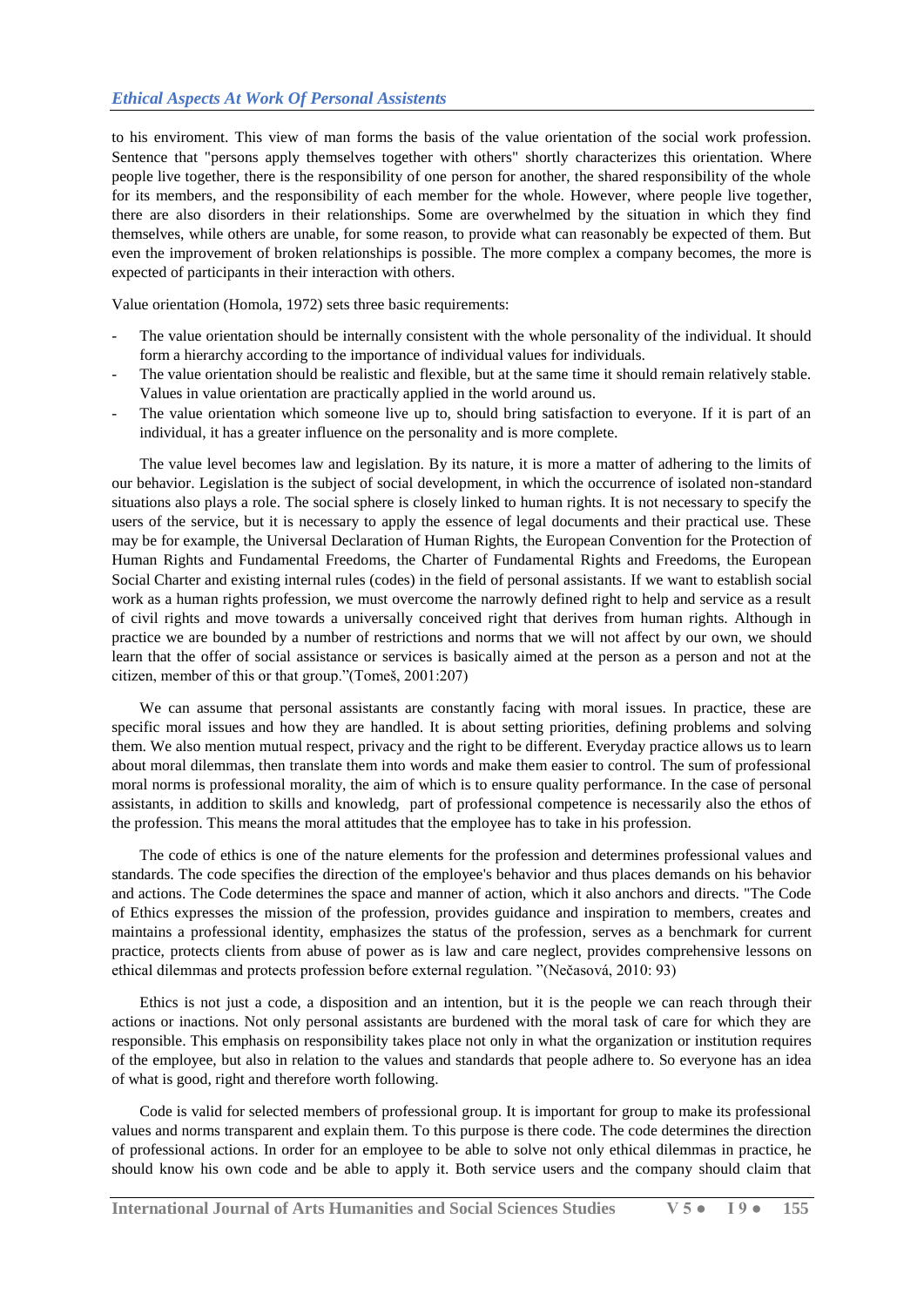employees act professionally. The values and norms contained in the code are variable and depend on the sociocultural status of the society. Ethic code of Society of social workers of Czech Republic (2006) guide how to deal with ethical dilemmas. It says:

- The main right of the employee is a discussion, not only with his colleagues, but also with the users affected by the problem.
- Serious ethical problems are addressed within the Society of social workers of the Czech Republic.
- The Society of social workers of the Czech republic may adapt the code to the field of social work in terrain, where are ethical problems complicated and serious.

Model of ethical decision making is consisted of several questions. By answering these questions should eventually make an ehtically responsible decisions. When using this model as personal assistant, should learn how to work with ehtical dilemmas and beside that should retrospectively evaluate his decisions. Then we can talk about the care/service which is reasonably provided. In practice usually happens that ethical questions are not mentioned. Personal assistants are increasingly being called upon to approach them objectively and effectively. We talk about growing "care taylorism" = conveyor belt in the welfare land. It would mean faster results, fewer interviews and fewer time for care performance. Standardization and work with protocols are intended to increase work efficiency and many matters are carefully recoded using develop systems. (Haterd van de et al., 2000)

Even with the help of the model of ethical decision-making, it is not realistic to create a certain formula, full of data, which will lead us to a clear solution. If we take the principle that ethics is a process, not a solution in itself, questions that seek to identify the essence of a given ethical problem become the starting point. A separated point of ethical decision-making is a logical analysis of the problem in connection with the solution of the whole situation. The model of ethical decision-making is rather a tool that will make it easier for us to solve dilemmas without direct instructions to a specific decision.

It is necessary to realize that the potential user of the service turns to the institution for a certain purpose, the need for help or support, and comes with a problem or a burden. It is not enough just to listen to a potential user of the service and let him say what is his issue. The employee comments on what the potential user of the service is talking about.

During each action which personal assistant do will deal with unconscious questions:

"Is it possible or not?"

Next author, who beside Haterd van de (2000), tries to emphasize a systematic approach in the process of solving dilemma situations is Reamer (2006). He suggested a systematic procedure to help workers who find themselves in a dilemmatic or ethically problematic situation in which a decision needs to be made. This approach consists of these seven following points:

1) identification of the ethical problem, the dilemma occurring in the conflict, including the values and responsibilities of social work;

2) identification of individuals, groups or organizations who is most likely the decision needed to make about;

3) think of the potential benefits and risks of action for all involved; at the same time, we can determine more variants of the solution;

4) examination of the advantages and disadvantages of each solution variant with regard to: - ethical code and valid legislation,

- -ethical theories, principles and directions,
- practical theories and principles of social work,
- personal values, including culture, religion and ethical values;

5) consultation with colleagues and relevant experts;

6) providing documentation for the entire decision-making process;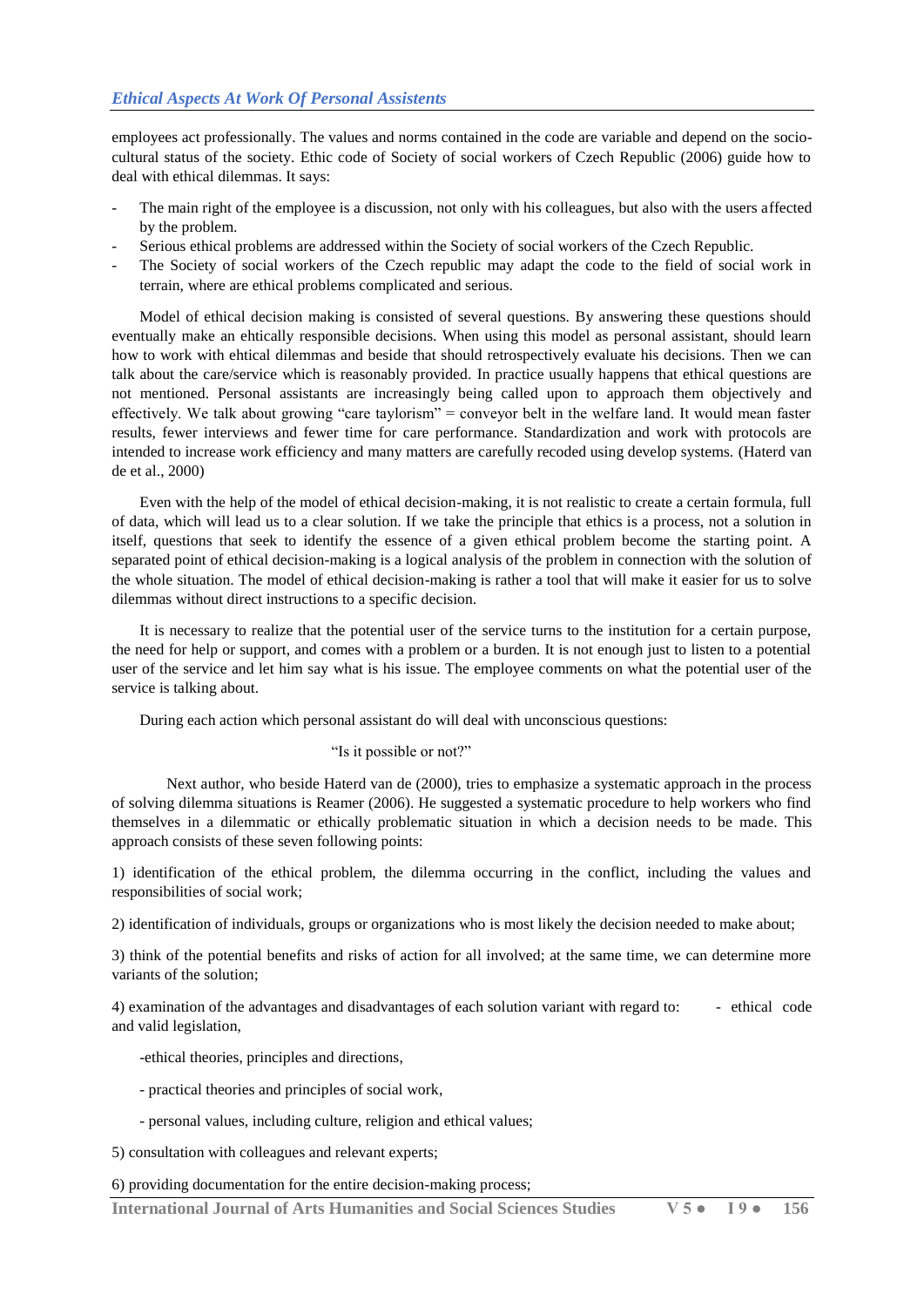7) monitoring, evaluation and documentation of decision-making.

From the above mention model is obvious, that one of the tasks of a professional is the skill to solve and decide in situations, which can we say are problematic or ethically dilemmatic. Ethical decision-making or the systematic procedure for solving ethical dilemmas is not a guaranteed guide to the correct solution of decision, but rather should help us facilitate the work that brings a few difficult situations. The personality of the employee, his experience and knowledge also have a part. Experienced employee should pass his knowledge to a fresh employee and that way try to eliminate the mistakes that happened to him. The importance of the ethical question then grows along with professionalization. Ethical approaches are part of the ethical principles and values of the whole society, and every professional is faced with a choice and should be responsible for that choice.

### **II. Research**

If we say that workers code and professional profile together form a "pillar" of the worker in social services then we need to find out the influence of the familiarity of workers in social services, specifically personal assistants following the ethical code. What is the applicability of the code of ethics in solving ethical dilemmas in relation to the performance of the profession?

Selected research tool - questionnaire. It is a frequently used technique not only in the pedagogical, sociological and psychological field. In the questionnaire, we used questions that were created with an effort to provide a clear answer and that correspond to the topic. These are understandable questions in the context of the research topic. Respondents were informed about the possibility of using a consultation on the topic or to clarify some questions that they would not be able to understand and deal with.

The questions in the questionnaire are organized into three basic thematic areas, which are not clear in advance. The main thing is that we did not want to confuse the respondent with a wide division of questions. The questions are numbered chronologically. The ethical code of the Society of social workers of the Czech Republic (2006), which consists of thematic areas trying to cover various professional areas in the performance of the work of a personal assistant, served us to create the mentioned areas and subsequent questions. The questionnaire was made up of partial areas of the ethical code of the Society of social workers of the Czech Republic with the fact that the wording of the questions was specified. We concretized the questions mainly due to the clarity of the descriptions of situations for personal assistants, so that their answers have the best possible informative value.

First section of the questionnaire contains information about personal assistant  $-$  it is a introductory part, which is there to briefly introduce the employee and answer common questions as is gender, age, education, how long he does the job and whether he has qualifications required by law. The first part should be interesting for the respondent to motivate him cooperate and give us more detailed information about his personality.

Second section of the questionnaire follows previous part with focus on researched questions. We consider that research of ethics of personal assistance requires experience in working directly with users of the service. This experience may give the employee some ethical knowledge or other valuable experience. Because of that was this area part of our research. This main part of the questionnaire has three thematic areas which are based on the ethical code of the Society of social workers of Czech Republic (2006):

Ethical behavior of personal assistant in relation to user of social service – mention the possible ethical issues in relation to the user. Obtaining information about whether is the employee aware of a certain ethical imperative.

Ethical behavior of personal assistant in relation to employer – focused on information about whether was employee informed of ethics problematic and ethical code. How does he understand the relationship with his employer?

Ethical behavior of personal assistant in relation to colleagues – in this section we will find out the collegiality of employees. Information about on whether employees have any expectations from the profession of worker in social services.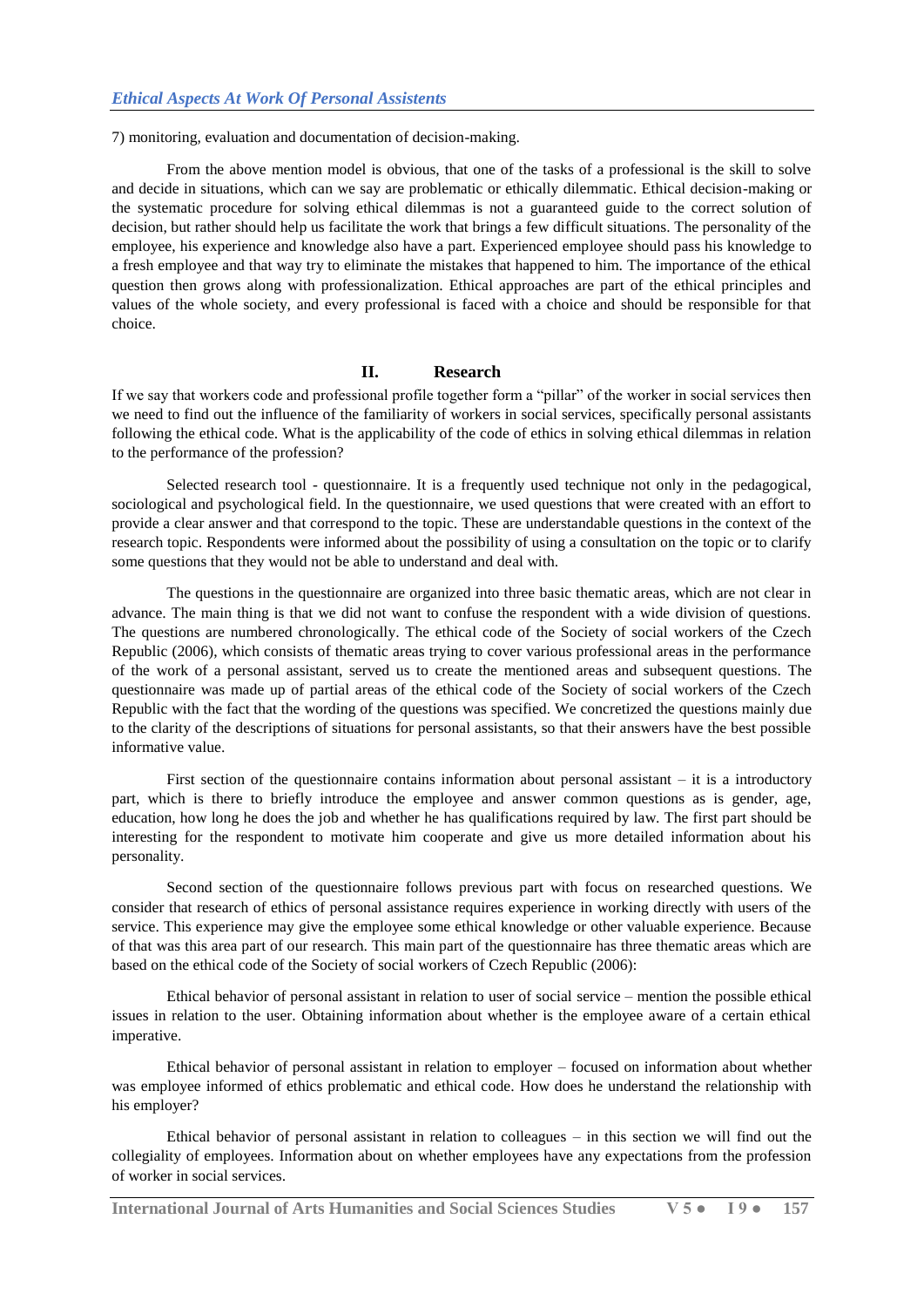The last, third section of questionnaire offers a possibility of owns opinion or any other comments to questionnaire or the topic. Here we gather opinions about the questionnaire itself and the topic of the problematic ethics of work of personal assistant.

The total number of distributed questionnaires was 145, of which 95 questionnaires were returned. The return reached 66 %. We also included data from 10 questionnaires, which we obtained as part of the pilot verification, in the data analysis. In total, we evaluated 105 completed questionnaires.

The target group of respondents was not limited in any way by gender, age, skin color, religion, educational attainment or length of service in the position of personal assistant – worker in social services. In order to answer the research questions, we obtained information from a certain group of people. These are workers who are included in the job position "worker in social services - personal assistant" and perform the terrain service of personal assistance. The variety of choices was in the age of the respondents, gender, education and also in the diversity of the work - what users these personal assistants work with and whether they solved or are solving ethical dilemmas.

Researched sample consists employees from personal assistance, from two non-profit organizations that primarily offer personal assistance services. These organizations are different. Especially because one of them offers services not only in Prague, but also in other regions of Czech Republic. Main goal of this organization is effort to involvement of its users in their natural social environment and society itself. Second organization is offering services in Prague and sometimes in Central Bohemian region and has limited capacity of 40 users of the service. Main goal of this second organization is to support social inclusion of children with disabilities.

#### *2.1 Partial findings*

Portion of women in this questionnaire was 78 % of all respondents (it is 86 personal assistants). The rest of 22 % of respondents (its 24 personal assistants) was made of men.

Diversity of age and gender of personal assistants helps satisfy the more frequent and specific demands of users of the personal assistance service. Some users who want use the service sometimes already come up with specific requirements for the age and gender of assistant. Most workers are in the age group from 45 to 60 years. Through the research we also found that personal assistance in organizations where we did the research is most often provided by employees with secondary school only.

The research brought interesting results, for example that 97 % of respondents were acquainted with the ethical code when singing the contract. And about 52 % of respondents, so it is more than half, provided information about the user of the service to the third person without client´s knowledge, which we consider to be manifestation of unethical behavior. On the other hand, the results confirm that the higher the education of assistant is, including qualification required by law, the greater the tendency in practice do adopt the ethical code and its use. The results also show that the length of the practice, both in position of a personal assistant and in the position of a worker in direct work with service users, is not directly related to the ability of assistants to identify ethical dilemmas in practice. The ability to identify ethical dilemmas is likely to be influenced by other factors. The questionnaire survey shows that 58 % of respondents did not encounter the feeling/impression that the service user would treat them badly. But need to say, that the rest of 42 % had such impression. It is useful to say what second group most often faced in practice – these were "verbal assault as insults; verbal insults with derogatory meaning; there was also a physical attack by the user; blame for something the personal assistant did not do; service user rapidly changed his behavior – for assistant without unknown reason; physical aggression towards oneself; anger and fury."

It was found that 65 % of respondents did not find themselves in a situation where the user of service would ask them for a service that they could not provide. But about 35 % of respondents dealt with this situation. Respondents listed the following: health services; technical services as is repairs in the apartment; bathing is bathtub, which was not possible due to physical demands and where the personal assistance user had not tools for that matter available; transportation to the doctor by the client's car or by assistant's car; foot care as is pedicure.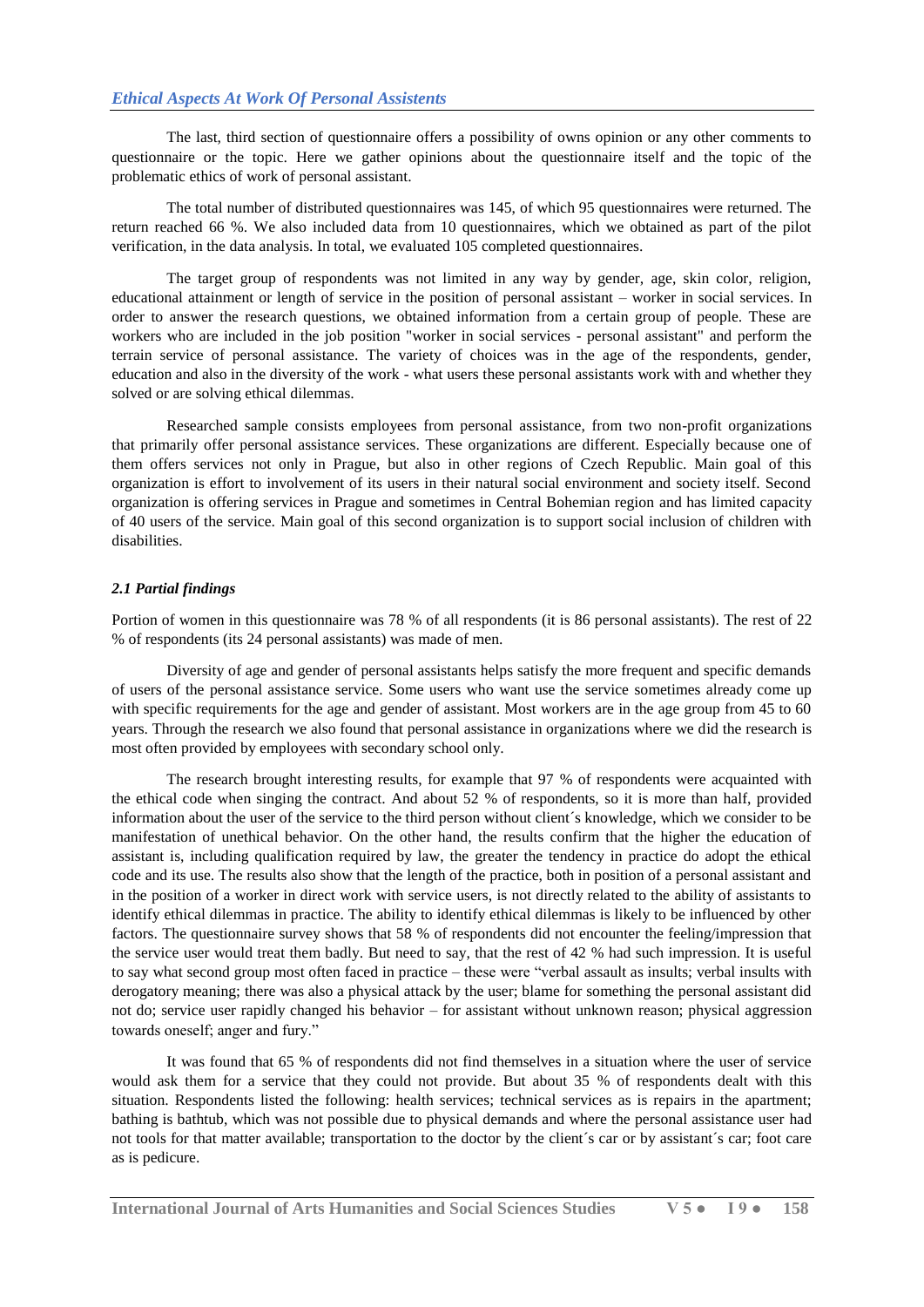#### *Ethical Aspects At Work Of Personal Assistents*

The relationship between the user of a social service and a worker in social services or a social worker, is one of the topics in social work that is often addressed. There are many factors that influence the development of problem behavior. According to Emerson (2008: 17), problem behavior is defined as: "It is culturally abnormal behavior of such a degree, frequency and duration that the physical safety of a person or other people is likely to be compromised, or behavior that is likely to significantly reduce or banning access to common equipment. "According to Jůn (2010), the problem of behavior is determined mainly by what is considered the norm in a given society and also by the "community". There is no list of specific examples of behavior that we call problematic. Jůn therefore gives a second definition: "Problem behavior is any behavior that personnel evaluate as problematic." The third definition which is based on Emerson´s definition says that …" problematic behavior is a behavior which we consider as not normal." (Jůn, 2010:16,17) We can say by this definition that what is problematic behavior or not, is not decided by the user's own behavior, but by the staff who evaluates this behavior. As problematic behavior, we can consider, for example, aggression and manifestations of violence, which may not only be physical, but also through verbal assault or threats; inappropriate sexual behavior - whether physical or verbal; theft; use of addictive substances - alcohol, drugs, etc.; lies or psychological blackmail.

From the questionnaire survey we know that 72 % respondents share information about their performance with colleagues. Personal assistance is a service based on individual approach towards user, it means that lot of assistants do not even know each other. Question is if organizations do realize this fact, and offer to assistants group meeting of all employees. The remaining 28 % of respondents do not use the possibility of sharing information with colleagues. The reasons might be different, but the basic one is a high degree of independence in the performance of the service, as well as not encouraging the organization to meet employees. Respondents further confirm that information sharing is essential for quality care of service users and in this respect does not matter the length of practice or the level of education. From the above information, it can be deduced that personal assistants mostly use telephone or e-mail to transmit information. This fact is given by the speed of information transfer in connection with the need for a quick response within the personal assistance service. Respondents in the area of information transfer did not point to the possibility of ethical dilemmas. However, the benefit is the fact that meetings take place outside working hours, which can positively affect relationships in the workplace and it also testifies to the atmosphere in the organization and the culture of the organization. One of the points of the Code of ethics of the society of social workers of the Czech Republic (2006) is respect for differences in opinions and practical activities of colleagues. Insufficient communication, which can be from a fast pace of work, causes work problems and inconsistencies. The main reason is the lack of time, high work commitment, but also the fear of communicating to your colleagues specific requirements for their behavior or evaluating their work results. Regularly given and received feedback will allow colleagues to understand each other's work interests, wishes and developmental needs of individuals. 47 % of respondents never encountered the fact that colleagues had a different opinion/attitude towards the actions/activities performed by the respondent. This means that colleagues would choose the same work procedures, actions or activities. When communicating with colleagues, the majority of 53 % of respondents found that they had a different opinion on a given work matter, which is logical in terms of human thinking and actions. However, the question is how the personal assistant works with the information:

-The expression and hearing of such an opinion led to the discussion with several colleagues, during which the positives and negatives of individual actions, attitudes or activities were evaluated. A total of 54 % of respondents answered this way, and this number testifies to the trust between colleagues and the possibility of sharing their opinions and attitudes, which is an important finding given the topic of this work.

-The expression and hearing of the opinion from colleagues took place, but did not in any way influence the decision itself or the performance of the activities of a personal assistant. A total of 27 % of respondents answered this way.

- The expression and hearing of opinion from colleagues took a place and did influence the decision itself or the performance of the activities of a personal assistant. A total of 19 % respondents answered this way.

55 % of respondents used ethical code in practice. Following this fact, we present this sub-question of attitude to ethical code. 59 % answers were expressed positively and appreciate, that organization has ethical code. 35% of respondents expressed that they were not able to use the ethical code in practice. And total of 6 % of respondents used an ethical code after a consultation with their colleague. Respondents also answered, what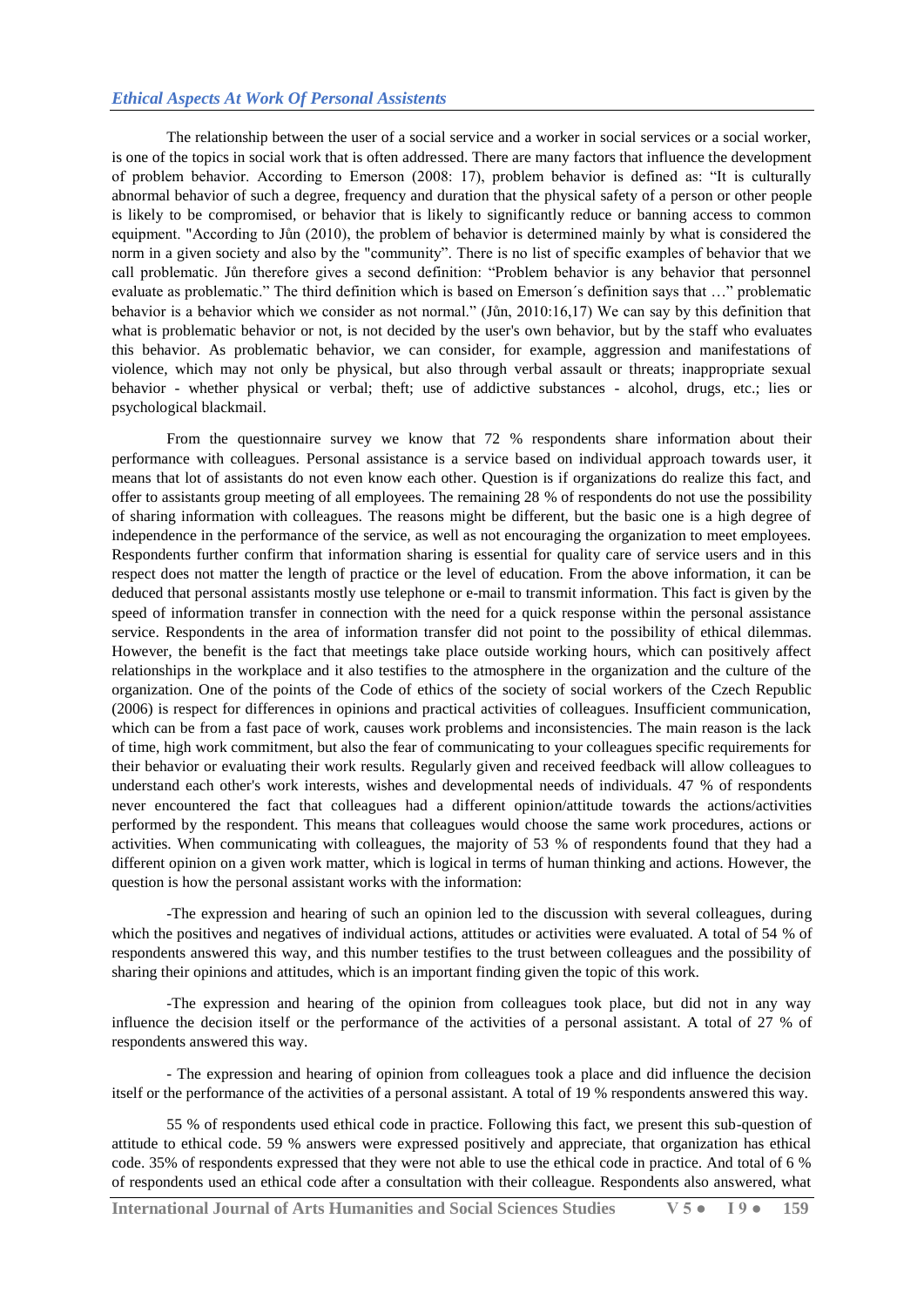was the situation about. Then we found out a new area, which can be a source for employees of possible ethical dilemmas. It is:

- refusal to use the tools by the service user (the user asks the assistant not to use rubber gloves during hygiene);
- how to dress up as assistant;
- attitude of assistant in relation to the user of the service in order to preserve human dignity;
- how to refuse a service user who offers me to perform services outside the organization;
- clarification of the responsibilities of assistant;
- emerging relationship with service user what is beyond my profession;
- how to deal with the rude behavior of family members towards the service user disproportionately demands of care by service user;
- how and whether is possible to receive a gift from user;
- interference with intimacy;
- comparison of the code from old and current employment.

#### **III. Conclusion**

Every profession has its development. This development is also evident in the profession of personal assistant there is talk of new areas, topics where personal assistant can be used (for example- sexual personal assistance). In each profession, the personality of the individual and his attitude to moral values and morality are intertwined. It follows that the moral duty of a personal assistant is to remain a constantly learning professional, to participate in education and training in verified training centers, to follow professional literature, to consult with colleagues, to learn from past cases, to share knowledge and work on moral judgment skills. Thinking and discussing ethical issues in personal assistance does not come by itself. In addition to time, helpfulness, empathy, but also a certain degree of discipline is essential. This discipline includes, among other things, the readiness for our own ideas and beliefs to become the subject of an exchange of views to which we will respond with respect.

As part of the fulfillment of the objectives of the text, it was primarily aimed at examining the influence of the level of familiarity of social workers, specifically personal assistants, with the code of ethics. This measure, at first glance, may have a positive effect. Respondents confirmed that they know about the existence of a code of ethics, but subsequently, from partial questions that specifically map general thematic ethical areas, it is clear that respondents do not know or do not want to use the code. This finding is alarming, as the situation, whether in relation to oneself, in relation to the user, organization or colleagues, that deserves ethical insight and the usability of the code or the need to address the topic is innumerable. We can also look at the level of familiarity here from a positive point of view, where the basic pillar is the mentioned fact that employees know that the document exists. How it is further worked with, whether it is a priority of the organization, what is the degree of motivation of work in relation to the document are areas that were not identified. Subsequently, we responded to another research area - What is the applicability of the code of ethics in solving ethical dilemmas, in relation to the performance of the profession? The usability of a professionally oriented document, which is a code of ethics, is therefore minimal. The aim is not to point out the lack of respondents in the professional orientation to ethical aspects, but rather to the fact of the importance of the topic of ethics in social work or social services from the perspective of the profession.

Findings for practice are evident in the very basis of the professionalism of social work. If we support the idea of professionalization, then ethics and professional ethics are an integral part of this process. The research points to the realistic use of codes of ethics in particular. The question therefore relates to the form, setting and content of these documents, which are currently an integral part of social work, but are very superficial. The current recommendation is to take into account the professional profile of the workers, who are not only social workers or social workers, but become experts in the field with regard to the focus of assistance and support of a certain target group (children, seniors, people with disabilities, etc.) or certain areas (social work in health care, education, etc.). It is therefore necessary to modify and specify the area of ethics with regard to the professional orientation of the employee or specialization in the target group. Subsequently, the worker can better identify possible pitfalls not only in relation to the work as such, but also to himself.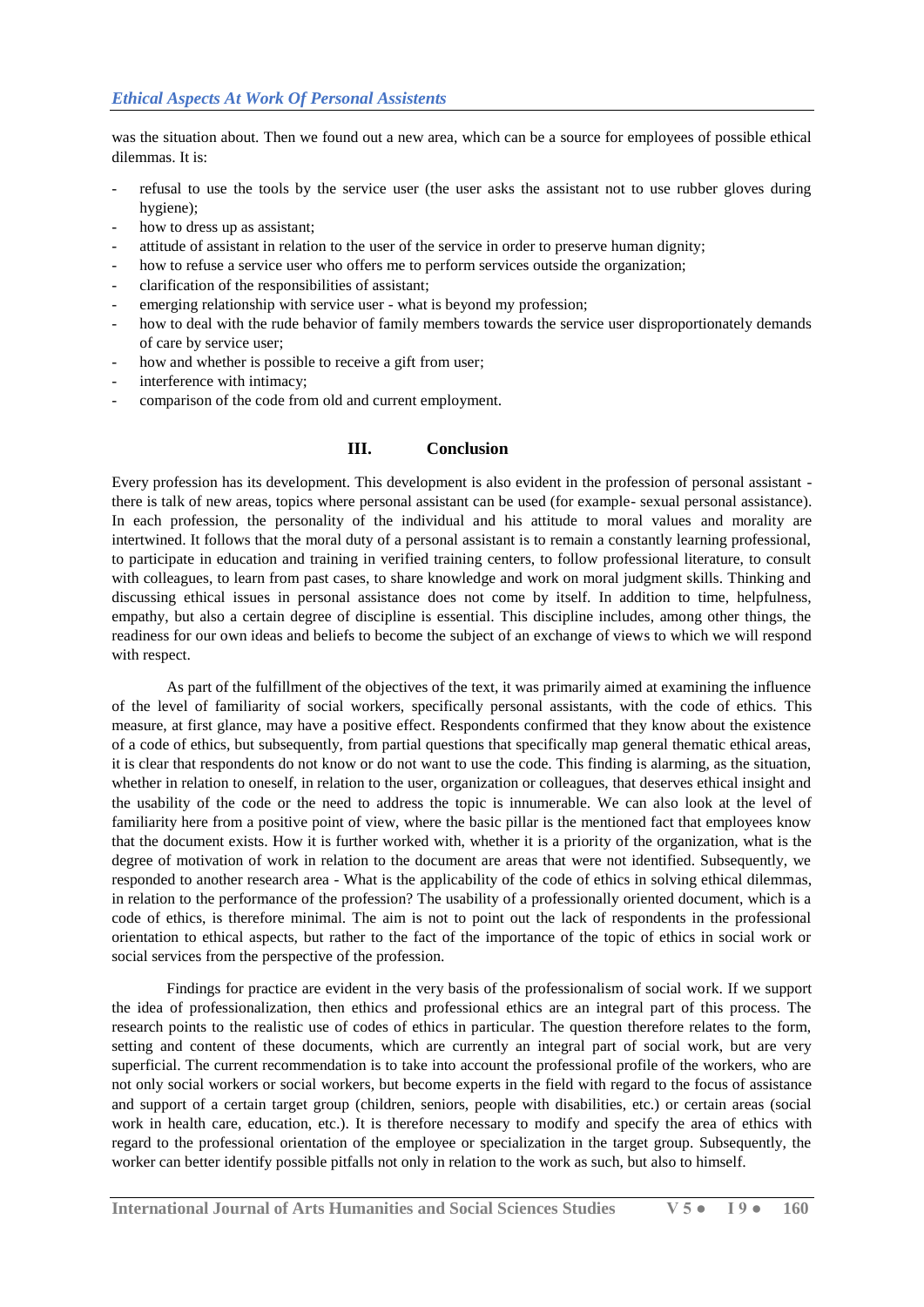From the point of view of social work research, we can focus on several different areas or topics. If we stick to the essence of professionalism and the need for development, then the research area is evident, in connection with the partial findings of the above, the competencies of employees. An interesting research area that can build on our research is ethical thinking at the professional level and situations that, due to their possible diversity, make social work so unequal.

Professions and ethics are key components for quality social work. The ethics of professional life should correspond to the ethics of overall life. It is essential to value the personal qualities and moral position of each co-worker. In addition to the codified rules and ethical principles that must be observed, it is important and indispensable for the social work profession that a worker has a high level of moral and personal values. Ethics is an integral part of personal assistance. Ethical awareness is an essential part of the professional practice of social workers. Their ability and commitment to act ethically is a fundamental aspect of the quality of social work services.

It is not the case that there is a single specific area / situation that would be a source of ethical dilemmas for all personal assistants. However, there are situations, such as the behavior of the service user in relation to personal assistants or the attitude of the service user in relation to his own life attitude, which most of the respondents deal with.

The moral orientation of personal assistants - workers in social services is in a key position in the field of origin and subsequent processing of the ethical dilemma. We point out the need for a deeper orientation in the profession itself while constantly supporting the interest in the relationship with the user of the service and the organization. This interest is linked to the practical use and knowledge of the code of ethics, but also the values of social work.

Ethical challenges are an integral part of social work. Social work can therefore become an indicator for the professionalism and education of workers, especially in the field of ethics or code of ethics. With regard to the partial development of, for example, SQSS, ethical practice, knowledge must be renewed or supplemented and practical experience reflected. Strict demarcation of appropriate and inappropriate professional conduct. Then use these areas for the educational process, when we know from a historical point of view that ethics was not primarily an area that would be automatically taught in social work. Over time, however, it has become an integral part of education and today the ethical aspect is educated for the fields of study of social work or for partial qualification courses for workers in social services. We should therefore go further and focus this model on areas of practical knowledge that should be heard in educational processes. We have outlined above the area of specialization of social workers or workers in social services and this is an interface that encourages concretization not only in the field of ethics. Discussions on ethical issues should be heard more frequently, especially today, both to provide social workers and social workers with feedback on the usefulness of their profession, and to provide incentives for the general public to strengthen interpersonal solidarity and strengthen social justice. From this general recommendation we can move to a specific concept of the importance of the method and forms of communication, which should be a powerful tool for the employee, not only in relation to clients, colleagues, but also the organization.

Task for social work is also a technology development field and the tendency to recognize the complexity of practical issues in the context of cultural and social diversity not only of clients but also of employees.

#### **Books**

- [1]. Akker van der, J. et al. (2006). *Educational Design Research*. Enschede: SLO.
- [2]. Barsky, A., E. (2019). *Ethics and Values in Social Work: an Integrated Approach for a Comprehensive Curriculum*. Oxford: Oxford University Press.
- [3]. David, B., Jones, N. C., McPherson, B., Hilsen, L., Moran, J., Mielke, K. (2019). Examining professional competencies for emerging and novice social workers in health care. *Social Work in Health Care*. vol. 58, no. 6, p. 596-611.
- [4]. Doel, M. (2016). *Rights and wrongs in social work. Ethical and practice dilemmas*. London: Palgrave.
- [5]. Elichová, M. (2017). *Sociální práce aktuální otázky*. Praha: Grada Publishing.
- [6]. Emerson, E. (2008). *Problémové chování u lidí s mentální retardací*. Praha: Portál.